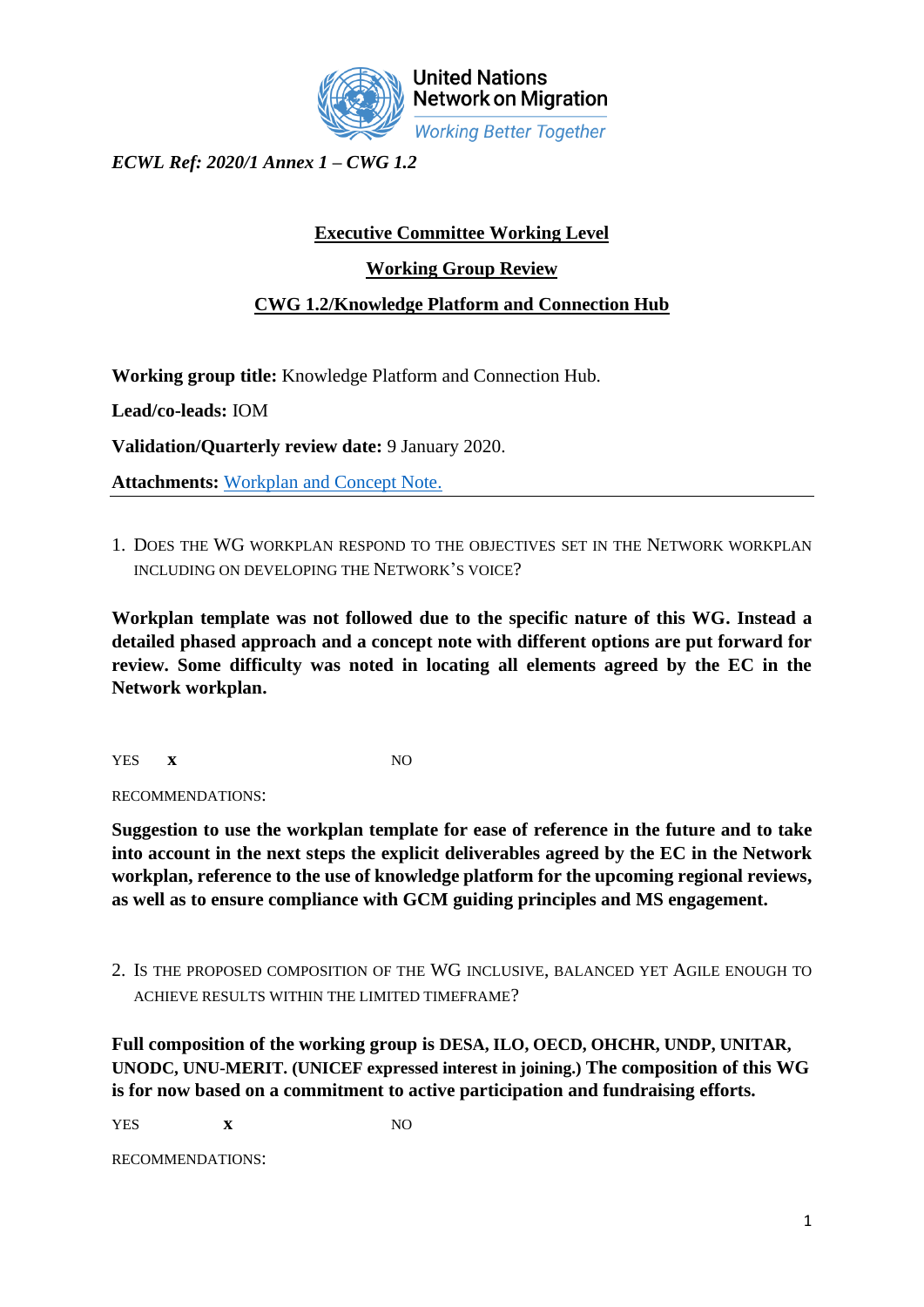

**United Nations Network on Migration Working Better Together** 

**Request to include the participation of civil society and other stakeholders, reflecting the Network's commitment to a whole-of-society approach.**

3. ARE DELIVERABLES CONCRETE, REALISTIC AND TIME-BOUND?

**Deliverables indicated are specific and time-bound. Setting-up a core structure by June-July 2020 are a pre-requisite to ensure that other outputs are delivered.**

YES **x** NO

RECOMMENDATIONS:

4. DOES THE WG WORKPLAN INCORPORATE THE WORKING PRINCIPLES OF THE NETWORK?

YES **x** NO

RECOMMENDATIONS:

**Suggestion to explicitly reference how the working principles of the Network and the guiding principles of the GCM will be incorporated in the workplan and more largely in deliverables** 

5. IS IT CLEAR HOW THE WG WILL ENGAGE WITH MEMBER STATES?

**Member States (MS) are a main target audience for the products delivered by this WG. A survey has recently been launched to collect MS views.**

YES **x** NO

RECOMMENDATIONS:

## **GENERAL REMARKS ON THE QUARTERLY REVIEW PERIOD ASSESSED:**

*THIS SECTION INDICATES WHETHER THE EC VALIDATES THE WORKPLAN PUT FORWARD BY THE WG AND ADDRESSES GENERAL RECOMMENDATIONS TO INCORPORATE IN THE FORTHCOMING REVIEW PERIOD.*

**The WG approach to the workplan was validated by the EC with a request to incorporate specific recommendations as noted above.** 

**Other general recommendations include developing a strategy to incorporate other new or existing migration knowledge platforms that emerge.**